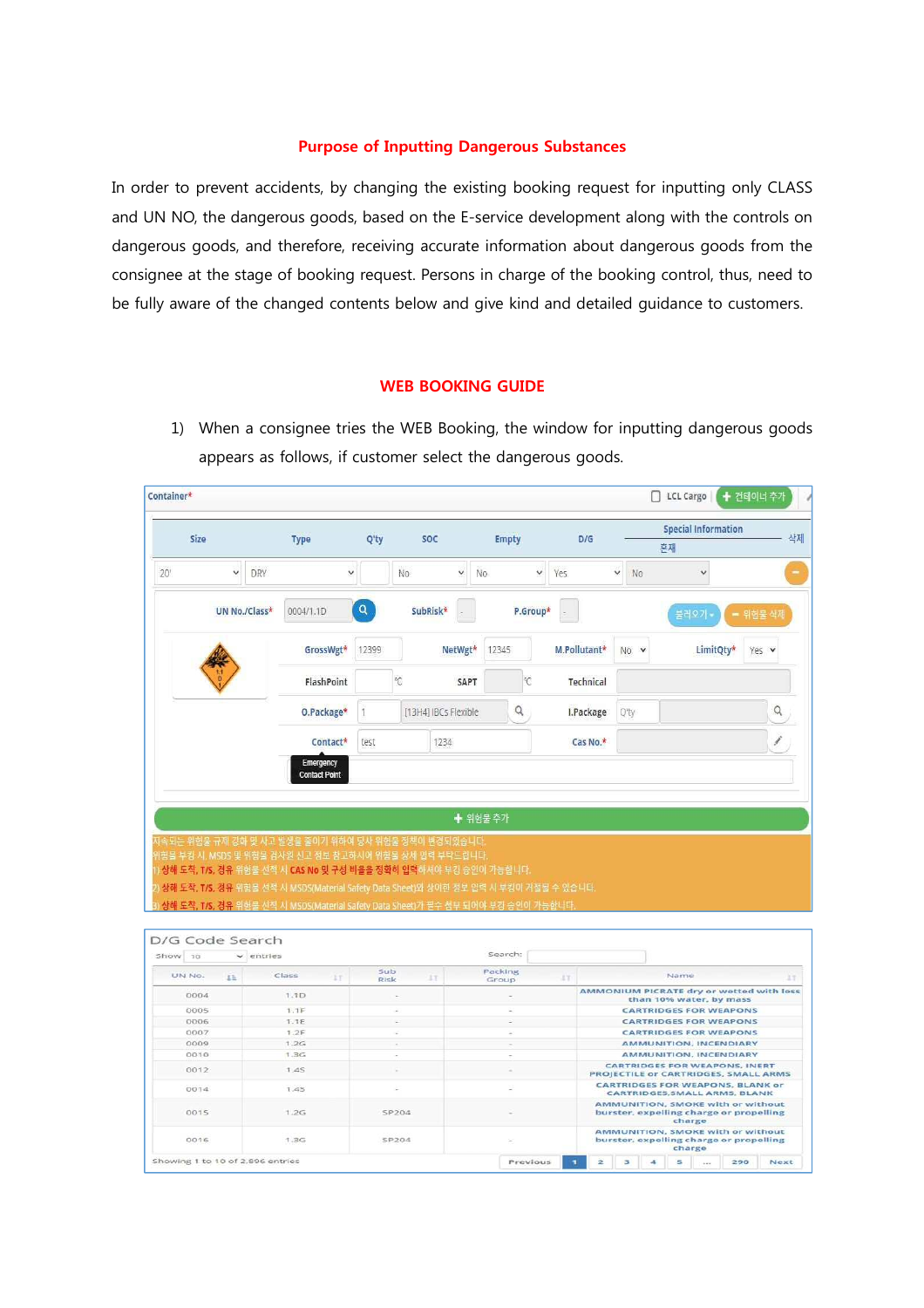- The essential values(\*) such as Flash Point, SAPT, Technical(N.O.S), LimitQty, etc. are automatically specified, according to the selected UN.no and Packing Group.
- In addition, specified values such as SUB RISK and Packing Group are automatically specified according to the UN no, for a consignee to select them.
- If you want to verify the accurate names of input items, the Full NAME is exhibited, if you bring the mouse point to the input items.
- The essential input information above can be fully verified by MSDS or the certificate of dangerous goods.
- Additively input dangerous substances according to the sequence, by using '**Adding Dangerous Goods'** at the bottom of the screen, if there are mixed loading dangerous substance.
- The information of essential input values can be adjusted by negotiating with the headquarter, given each of national characteristics.
- **The E-service development allows to indicate the input of CAS NO. and composition rates as essential factors that arrives in or passes through Shanghai port and essentially input the composition rates, when the input of CAS NO is clicked.**

For the composition rates, only numbers can be input and are not saved, if the sum of them is less than 100%.

| <b>UNNO/CLASS</b> | <b>SEQ</b> | CAS No.                                                                                                                       | Ratio(%) | <b>Action</b> |
|-------------------|------------|-------------------------------------------------------------------------------------------------------------------------------|----------|---------------|
| 0004/1.1D         |            |                                                                                                                               |          | ÷             |
|                   |            |                                                                                                                               |          |               |
|                   |            |                                                                                                                               |          |               |
|                   |            |                                                                                                                               |          | Save          |
|                   |            |                                                                                                                               |          |               |
|                   |            | * 위험물 선적 시 제약이 있는 항만으로 선적 시 MSDS에 기재된 모든 CAS No.및 구성비율을 누락없이 입력하셔야 하며<br>부정확한 정보 입력으로 인하여 발생하는 모든 책임은 신고자(송하인)에게 있음을 알려 드립니다. |          |               |
| * 선적 불가 예시        |            |                                                                                                                               |          |               |